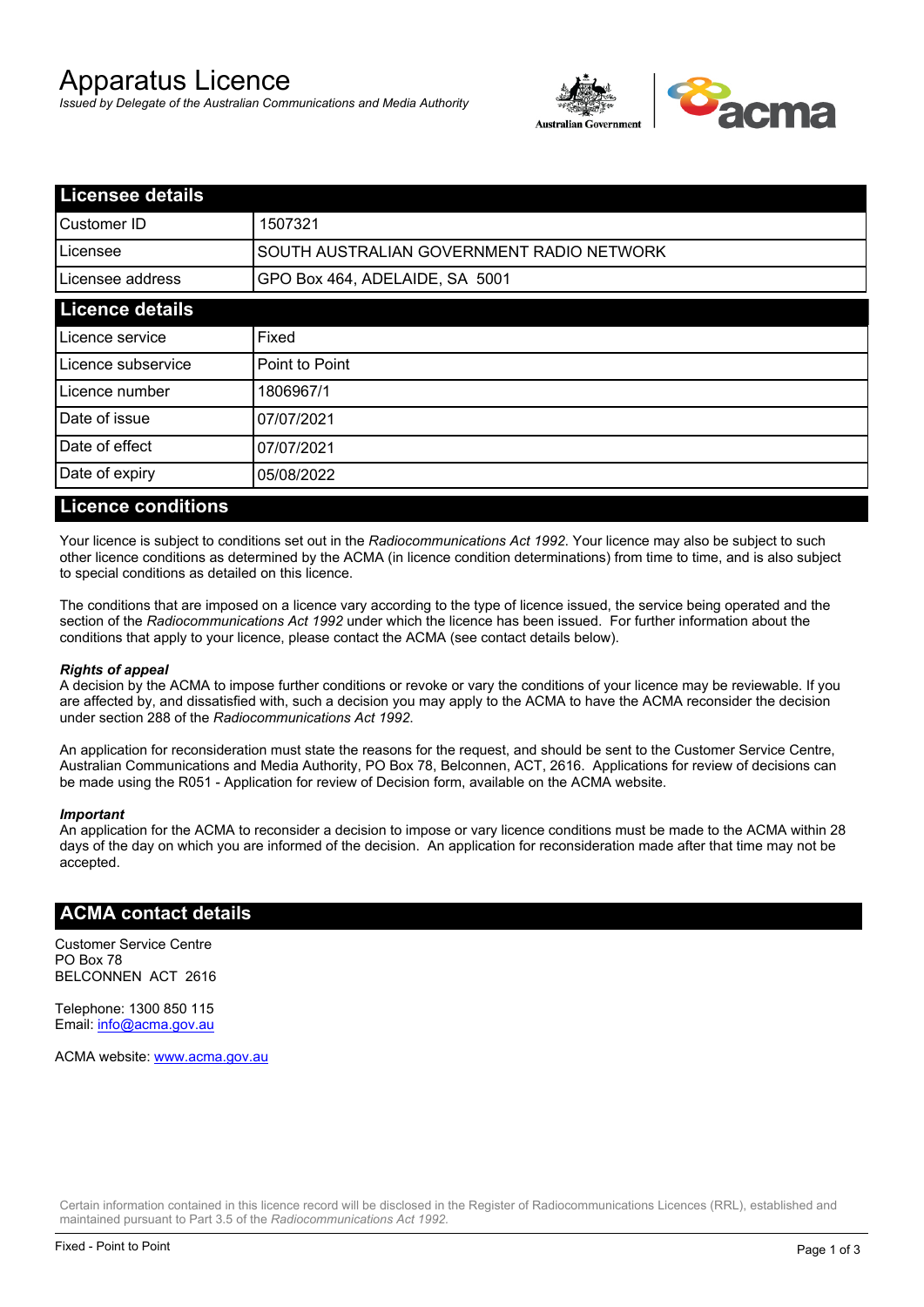# **Advisory Notes applying to licence no.: 1806967/1**

Conditions applicable to the operation of Point to Point station(s) authorised under this licence can be found in the Radiocommunications Licence Conditions (Apparatus Licence) Determination and the Radiocommunications Licence Conditions (Fixed Licence) Determination, the 'fixed licence lcd'. Copies of these determinations are available from the ACMA and from the ACMA home page (www.acma.gov.au).